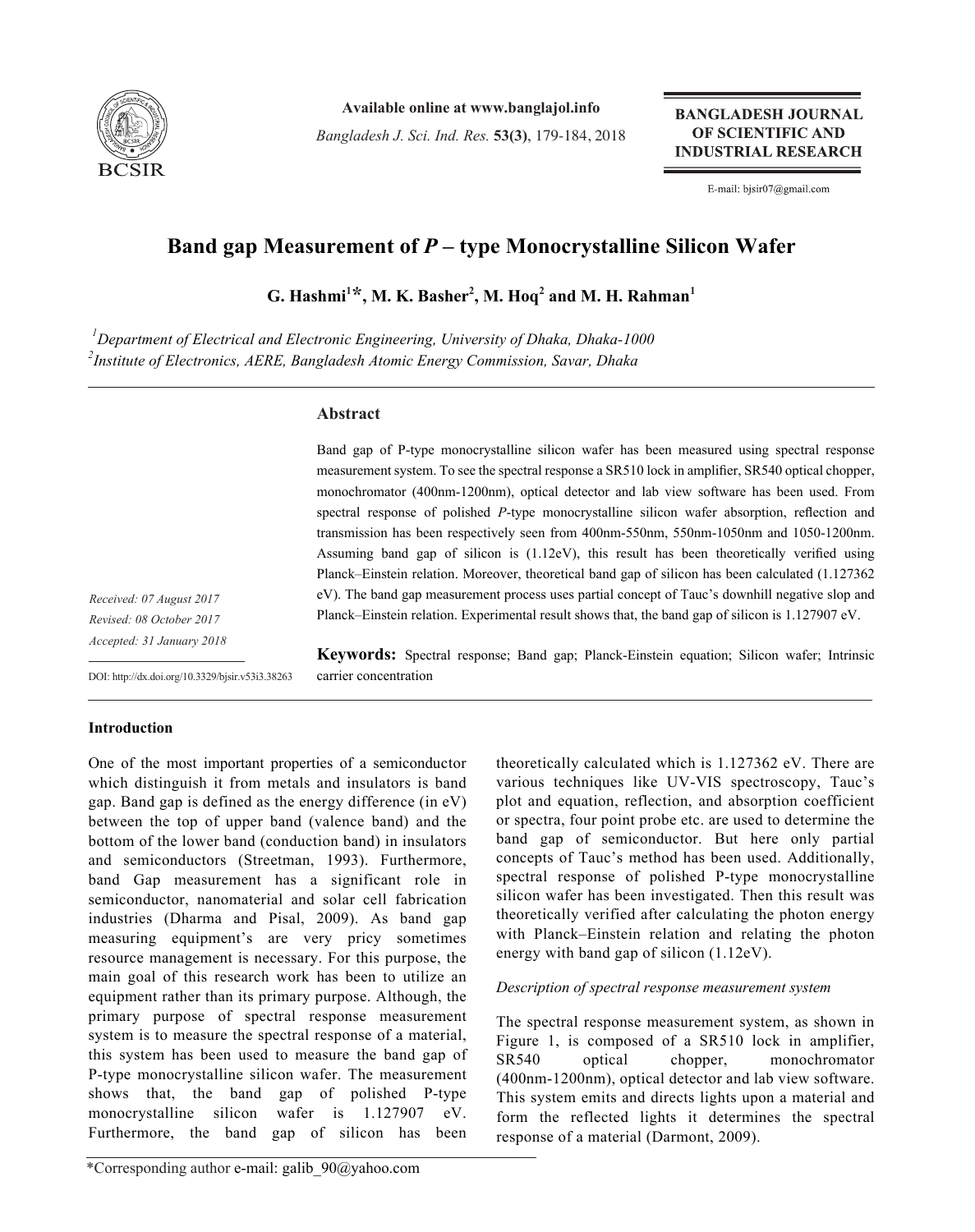Here, light emits from a tungsten-halogen lamp which is then focused onto the entrance slit of the monochromator using a condenser lens. Furthermore, a stepper motor is attached to the monochromator which rotates and varies the monochromator output wavelength between 400 nm to 1200 nm. Also a SR540 optical chopper is placed at the exit slit of the monochromator to provide reference signal to the SR510 lock-in amplifier to ensure all the stray light is rejected by the system and enhance system sensitivity from nV to mV range.The output from the monochromator is directed to the material (silicon wafer) with a simple rotatable mirror. After that, the reflected



**Fig. 1. Schematic diagram of spectral response measurement system**

light falls upon a large convex lens close to the surface of the material thus collecting the reflected and scattered light which is then focused onto an optical detector. The optical detector (which converts optical signal to electrical signal) is connected to SR510 lock-in amplifier for measurement through the LabVIEW interface. Here, LabVIEW interface is used for system control, data acquisition and to view the spectral response of the material. The primary purpose of the spectral response measurement system is to plot the spectral response of a material and then from the plotted graph relative reflectivity (in respect to mirror) can be obtained.

## *Spectral response of polished P - type monocrystalline silicon wafer*

Figure 2 shows the spectral response of polished P-type monocrystalline silicon wafer. To interpret the spectral response one has to understand about the relationship between photon energy and band gap. It is seen that, if the (photon energy) hf  $> E<sub>g</sub>$  (Band gap) then absorption will happen (Rogers *et al*., 2015). How much absorption will



## **Fig. 2. Spectral response of polished** *p* **- type monocrystalline silicon wafer**

happen it will depend upon refractive index, absorption coefficient, thickness, surface roughness etc. of the semiconductor material. Moreover, if  $hf = E<sub>g</sub>$  then electron hole pair is created and light is efficiently absorbed. Whereas, if  $hf < E_g$  then light interact weakly and pass through the semiconductor as if it was a transparent material. So to see, these relationship, the Planck-Einstein equation has been used to determine the photon energy of different wavelength by the following equation.

$$
E = hf \dots (1)
$$

Where h is the Planck constant, E is the photon energy and f is the associated wave frequency.

Or, E = 
$$
\frac{hc}{\lambda}
$$
 (Neamen, 2003)  
=  $\frac{(4.135667516 \times 10^{-15}eVs)(299792458 m s^{-1})}{\lambda}$   
This equation can be reduces to

$$
E (eV) = \frac{1239.84193}{\lambda (nm)} \dots (2)
$$

From equation (2) photon energy of different wavelength along with its corresponding frequency and color are calculated and tabulated in Table I.

Now, the band gap of silicon is 1.12 eV (Sze *et al.,* 2007; NSM Archive, Website). So, photon energy more than 1.12 eV will get highly absorbed. Therefore when 400-550nm (violet to green, photon energy 2.75-2.50 eV) wavelength falls on the P-type wafer, these wavelength is highly absorbed. As the wavelength increases (from red to infrared wavelength (550-1050nm)) the photon energy eV becomes lower and as photon energy become close to silicon band gap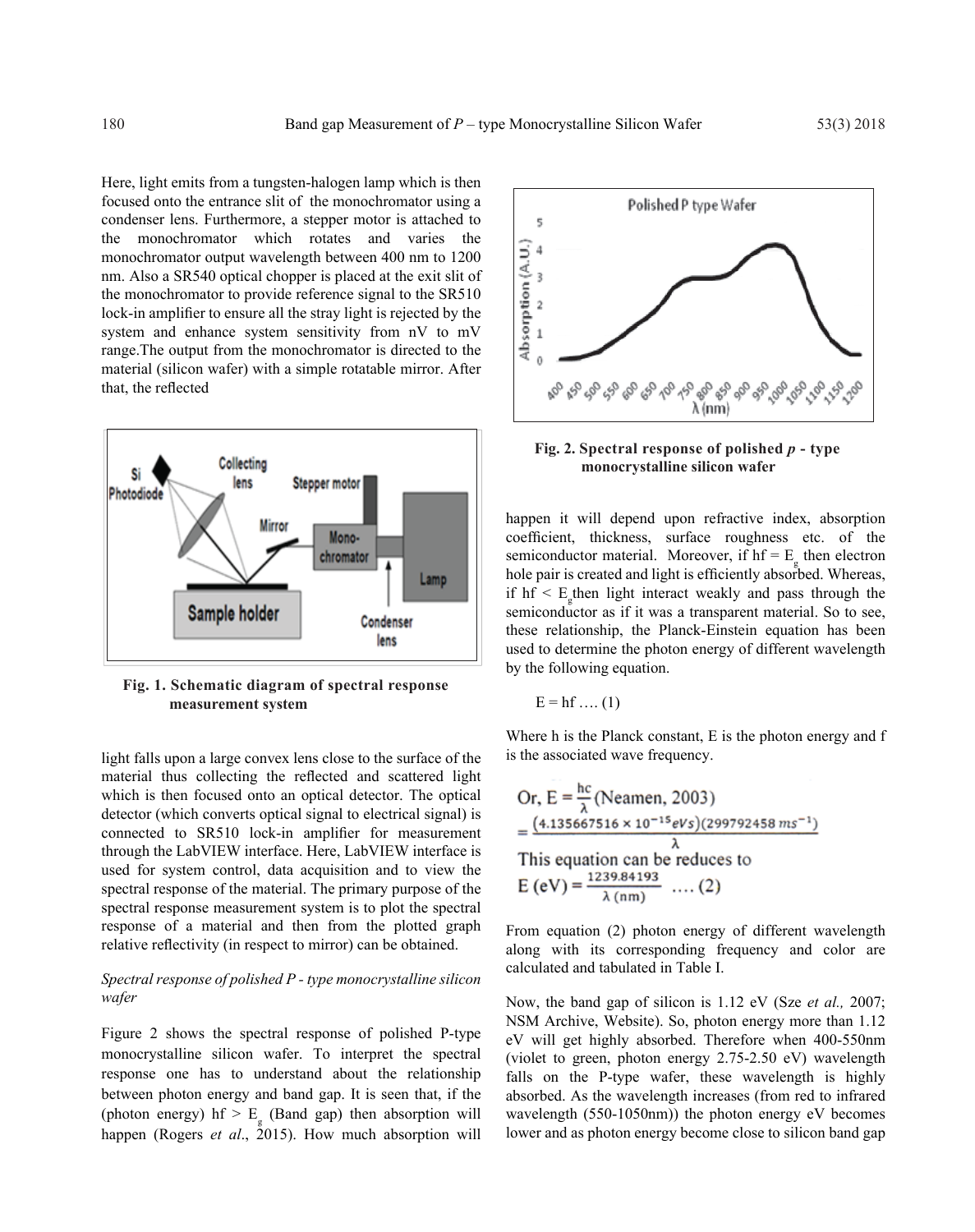| Color    | Wavelength     | Frequency       | Photon<br>energy   |  |
|----------|----------------|-----------------|--------------------|--|
| violet   | $380 - 450$ nm | $668 - 789$ THz | $2.75 - 3.26$ eV   |  |
| blue     | $450 - 495$ nm | $606 - 668$ THz | $2.50 - 2.75$ eV   |  |
| green    | $495 - 570$ nm | $526 - 606$ THz | $2.17 - 2.50$ eV   |  |
| yellow   | $570 - 590$ nm | $508 - 526$ THz | $2.10 - 2.17$ eV   |  |
| orange   | $590 - 620$ nm | $484 - 508$ THz | $2.00 - 2.10$ eV   |  |
| red      | $620 - 750$ nm | $400 - 484$ THz | $1.65 - 2.00$ eV   |  |
| infrared | 700 -1050      | 430 THz -300    | $1.24$ mili eV $-$ |  |
|          | nm             | <b>GHz</b>      | 1.7 <sub>e</sub> V |  |

**Table I. Photon energy of different wavelength along with its corresponding frequency and color**

1.12 eV, absorption decreases and reflection increases. At 975 nm, peak is observed, where reflection is highest. After infrared region photon energy is lower than band gap of silicon (1.12eV) so transmittance happen, so roll off of spectral response is seen.

## *Literature review and theoretical calculation of band gap of silicon*

Although most of the books and journals specified band gap of silicon as 1.12 eV, literature review of band gap of silicon suggested that the band gap of silicon varies from 1.11 eV to 1.13 eV. This is due to the fact that, as temperature varies, the intrinsic carrier concentration  $(n<sub>i</sub>)$ , effective density of states of the conduction band  $(N_c)$  and effective density of states of the valance band  $(N_v)$  also varies. The theoretical and experimental of these values are considered different in books and journals and that's why the band gap of silicon varies from 1.11 eV to 1.13eV. However, it is suffice to say that the band gap of silicon will always lie between 1.11 eV to 1.13eV.

$$
V_T = \frac{KT}{q} = \frac{1.380 \times 10^{-23} \times 300}{1.602 \times 10^{-19}} = 0.2584 \text{ v}
$$

Where K is the Boltzmann constant, T is the temperature in Kelvin and q is the electron charge in coulomb.

Now, the conduction band energy at intrinsic level is determined by the following equation

$$
E_c = V_T \times \ln\left(\frac{N_c}{n_i}\right)
$$

Where,  $N_c$  is the conduction band state concentration (at intrinsic) = 2.86 x 1019 (cm-3) (McEvoy *et al.,* 2012)

And ni is the intrinsic carrier concentration of silicon =  $1 \times 10^{10}$  cm<sup>-3</sup> (Vivien and Pavesi, 2013; NSM Archive Website) Therefore, conduction band voltage  $Ec = 0.02584$  ln

 $\frac{2.86 \times 10^{19}}{1 \times 10^{10}} = 0.562642 \text{ eV}$ 

Now, the valance band energy at intrinsic level is determined by the following equation

$$
E_v = -V_T \times \ln\left(\frac{N_v}{n}\right)
$$

Where,  $N_v$  is the valance band state concentration (at intrinsic) = 3.10 x  $10^{19}$  cm<sup>-3</sup>(McEvoy et al., 2007)

Therefore, valance band voltage  $E_v = -0.02584$  ln  $\frac{3.10\times10^{19}}{1\times10^{10}} = -0.56472 \text{ eV}$ 

Now, the band gap  $(E_g)$  of silicon is

$$
E_g = E_c - E_v = 1.127362 \text{ eV}
$$

#### *Band gap measurement*

From the spectral response measurement system, the data of P-type monocrystalline silicon wafer has been successfully obtained and tabulated in Table II. Moreover, with that data the spectral response curve has been proficiently drawn in Microsoft Excel. However, the experimentally obtained data directly does not provide the band gap of silicon.

There are various techniques like UV-VIS spectroscopy, Tauc's plot and equation, reflection, and absorption coefficient or spectra, four point probe etc. are used to determine the band gap of semiconductor. Nevertheless, in all the band gap measurement cases the technique and the data used to find the band gap of semiconductor are different as the data are not collected form spectral response measurement system.

So, a new approach has been applied to measure the band gap of P-type monocrystalline silicon using spectral response measurement system. Apart from spectral response measurement system's data, partial concept of Tauc's band gap measurement process is used in this band gap measurement process. Major difference between Tauc's band gap measurement process (Tauc, 1968) and this work is that, Tauc's band gap measurement process uses the photon energy (eV) vs. absorption coefficient plot of the material whereas here, arbitrary unit (A.U.) and wavelength  $(\lambda)$  of the material has been used to determine the band gap of semiconductor.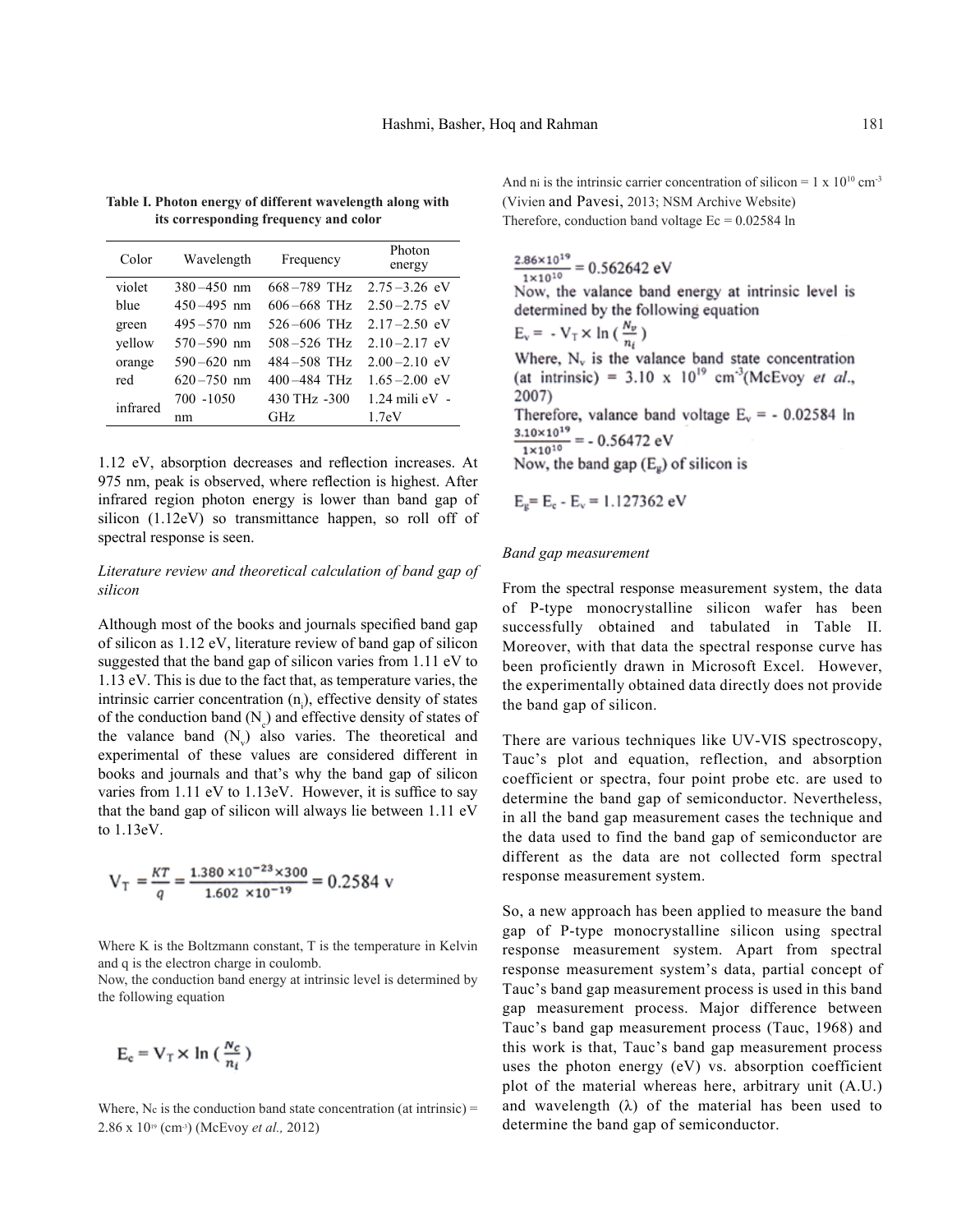| $\lambda$ (nm) | A.U.  |     |      | $\lambda$ (nm) A.U. $\lambda$ (nm) | A.U. | λ<br>(nm) | A.U. |
|----------------|-------|-----|------|------------------------------------|------|-----------|------|
| 400            | 0.05  | 625 | 1.53 | 850                                | 3.12 | 1075      | 1.89 |
| 425            | 0.07  | 650 | 1.78 | 875                                | 3.40 | 1100      | 1.23 |
| 450            | 0.12  | 675 | 2.13 | 900                                | 3.74 | 1125      | 0.76 |
| 475            | 0.23  | 700 | 2.63 | 925                                | 3.98 | 1150      | 0.45 |
| 500            | 0.36  | 725 | 2.85 | 950                                | 4.14 | 1175      | 0.25 |
| 525            | 0.55  | 750 | 2.98 | 975                                | 4.19 | 1200      | 0.23 |
| 550            | 0.76  | 775 | 2.99 | 1000                               | 4.10 | 1075      | 1.89 |
| 575            | 1.024 | 800 | 2.99 | 1025                               | 3.72 | 1100      | 1.23 |
| 600            | 1.28  | 825 | 3.00 | 1050                               | 2.84 | 1125      | 0.76 |
|                |       |     |      |                                    |      |           |      |

**Table II. Spectral response data of P-type monocrystalline polished silicon wafer**

#### *Procedure of Band gap measurement*

To determine the band gap of P-type monocrystalline polished silicon wafer, the spectral response of P-type monocrystalline silicon wafer needs to be drawn first. From the Table II data the spectral response curve has been drawn in Microsoft Excel. Next, drawing of a negative slope along the downhill part of the spectral response of P-type monocrystalline polished silicon wafer is necessary, as shown in Fig. 3.



**Fig. 3. Negative slope drawn along downhill part of spectral response of polished** *p* **- type monocrystalline silicon wafer**

Now, to draw the negative slop along the downhill spectral response, downhill part spectral data are selected from Table II (Highlighted by yellow color).

From the highlighted color at least 3 wavelengths along with A.U (Arbitrary Unit) are needed to from a straight line. Here it can easily be done using Microsoft Excel software. Just selecting and then removing the unnecessary points (wavelengths) will easily form a straight line, which is actually the negative slop (shown in Fig. 4). The negative slop formation wavelengths and associated A.U. are tabulated in Table III. Now, extension of the negative slop will intersect the horizontal axis and will give away the required wavelength. Lastly, by putting the value of the wavelength in Planck-Einstein equation the band gap of P-type monocrystalline silicon wafer can be determined.

# **Table III. The three wavelengths and associated A.U. which form the negative slope**

| Wavelength<br>(nm) | Arbitrary<br>unit<br>(A.U.) |  |  |
|--------------------|-----------------------------|--|--|
| 1025               | 3.724194                    |  |  |
| 1050               | 2.840405                    |  |  |
| 1075               | 1890594                     |  |  |



**Fig. 4. Negative slope**

#### **Results and discussion**

By extending the negative slope, it interests a point in the horizontal axis.This intersection point in the horizontal axis is the required wavelength.To find out the intersection point of horizontal axis, it is considered that  $P_1$  (1050, 2.840405);  $P_2$  (1075, 1.890594);  $P_3(\lambda, 0)$  these three points are in the same line. It is only possible if and only if the slope for both the lines are same. As  $\lambda$  is the intersection point of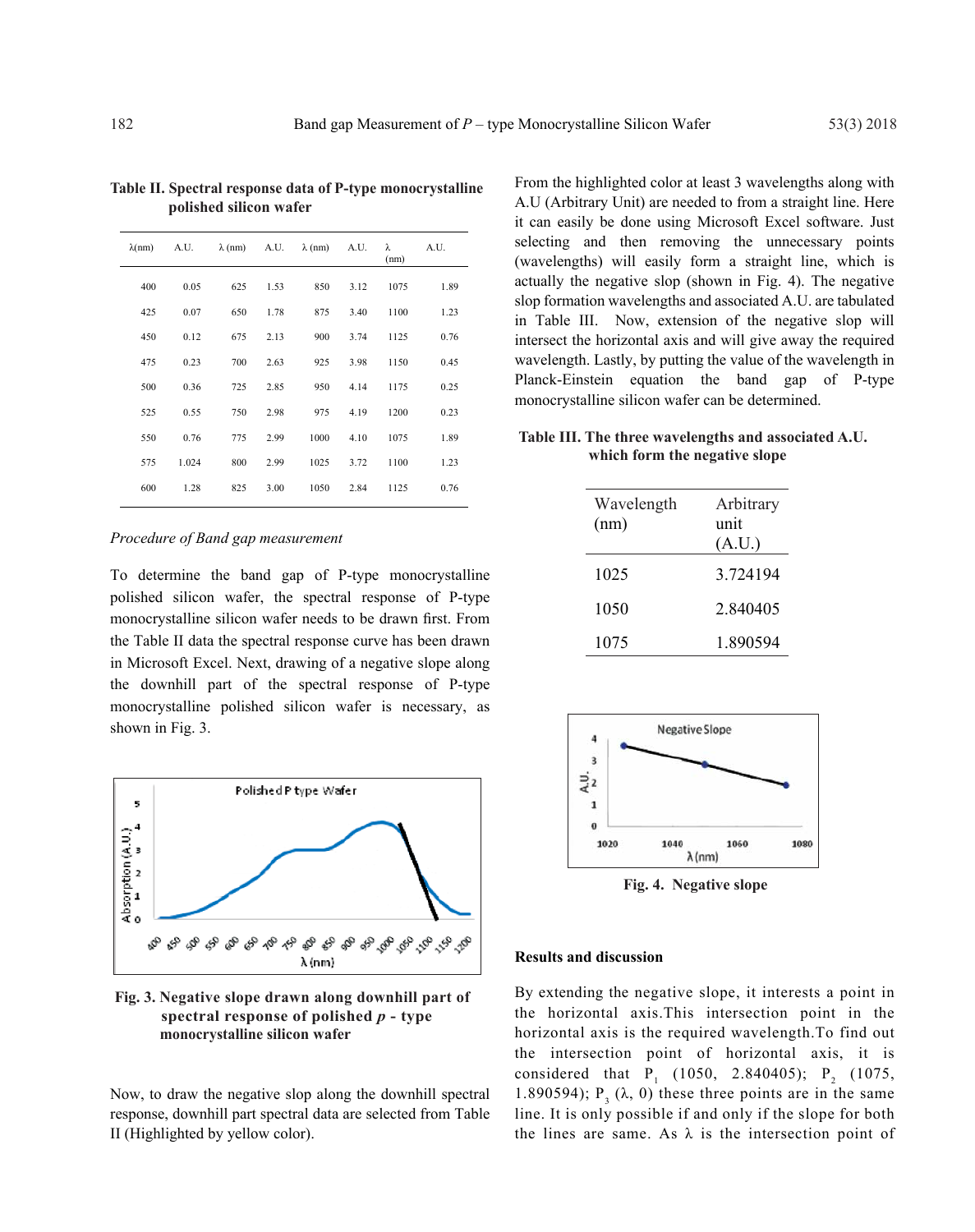horizontal axis all these points will be in the same line and slope will be the same.

So, m (slope) = 
$$
\frac{y_1 - y_2}{x_1 - x_2} = \frac{y_1 - y_3}{x_1 - x_3}
$$

$$
\frac{3.84045 - 1.890594}{1050 - 1075} = \frac{3.840405 - 0}{1050 - x_3}
$$

$$
\frac{1.949811}{-25} = \frac{3.840405}{1050 - x_3}
$$

$$
1.949811(1050 - x_3) = -96.010125
$$

$$
2047.30155 - 1.949811x_3 = -96.010125
$$

$$
-1.949811x_3 = -2143.311675
$$
Therefore, x<sub>3</sub> or  $\lambda$  = 1099.240734 nm

Now putting the wavelength value in equation 2 (Planck-Einstein equation) we get,

Band Gap =  $\frac{1239.84193}{1000.240734}$  = 1.127907 eV; which is the 1099.240734

band gap of P-type monocrystalline silicon wafer.

However, the theoretical calculation shows the band gap of silicon is 1.127362 eV. So the error is

 $\frac{1.127907 - 1.127362}{1.127362} \times 100 = 0.04834\%,$  which can be 1.127362

considered negligible. So from spectral response easurement system band gap of P-type monocrystalline silicon can be successfully measured.

## **Conclusion**

Although the relative reflectivity is normally measured by spectral response measurement system, it is seen that band gap of polished P-type monocrystalline silicon wafer can also be measured by this system. Experimental measurement shows band gap of silicon is 1.127907eV. Whereas, theoretical calculated value is 1.127362 eV. As error is 0.04834%, it can be considered as negligible. With this spectral response measurement system the absorption coefficient cannot be determined, so direct and indirect band gap semiconductor identification is not possible. But, it can be concluded that spectral response measurement equipment can be used as a band gap measurement equipment if the semiconductor material spectral response lies between 400 nm to 1200 nm. The main purpose of this work has been to

use an equipment rather than its primary purpose. As spectral response measurement system can measure the band gap of silicon the primary purpose of this work has been fulfilled. Furthermore, from spectral response of polished P-type monocrystalline silicon wafer absorption, reflection and transmission has been observed and the result has been theoretically verified using Planck–Einstein relation.

#### **Acknowledgment**

The authors thank Bangladesh Atomic Energy Commission for granting access to one and only solar cell fabrication laboratory at Atomic Energy Research Establishment, Savar, Bangladesh and to do research with Spectral Response Measurement Equipment. This work has been supported by the scholarship program of the ICT Division, Ministry of Posts, Telecommunications and IT, Government of Bangladesh. Finally, the authors also express their gratitude to the Faculty of Engineering and Technology and Department of Electrical and Electronic Engineering, University of Dhaka for taking such initiative to do this kind of research.

## **References**

- Darmont A (2009), Spectral Response of Silicon Image Sensors, White paper, Aphesa.
- Dharma J and Pisal A (2009), Simple Method of Measuring the Band Gap Energy Value of TiO2 in the Powder Form using a UV/Vis/NIR Spectrometer, PerkinElmer, Inc., U.S.A.
- McEvoy A, Markvart T and Castaner L (2012), Practical Handbook of Photovoltaics: Fundamentals and Applications, 2nd Ed., Academic Press, Elsevier, UK.
- Neamen D (2003), Semiconductor Physics and Devices: Basic Principles, 3rd Ed., McGraw-Hill, New York.
- NSM Archive, http://www.ioffe.ru/ SVA/ NSM/ Semicond/ Si/ bandstr.html
- Rogers B, Adams J and Pennathur S (2015), Nanotechnology: Understanding Small Systems, 3rd Ed., CRC Press, New York.
- Streetman B (1993), Solid State Electronic Devices, 3rd Ed., Prentice-Hall of India, New Delhi.